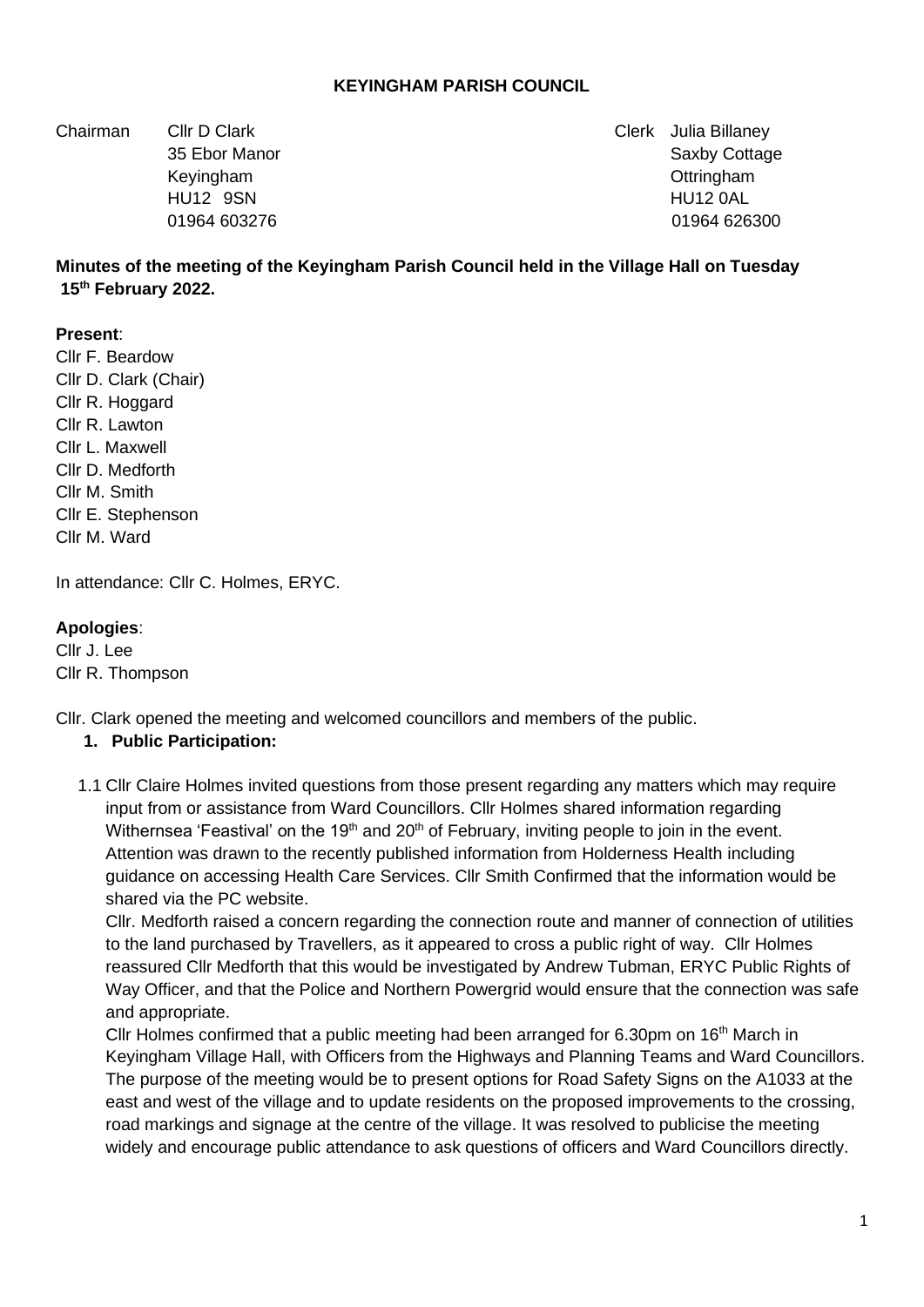- 1.2 [DCr] attended to listen to discussion and to request that a further letter be sent to the residents of No 1. Northfield regarding shrubbery overhanging the pavement, which had been partially trimmed but would benefit from further reduction.
- 1.3 [ECr] attended to listen to discussion.

1.4 [JR] attended to listen to discussion relating to the potential re-siting of the war memorial.

### **2. Declaration of Interests**

- a) to record declarations of interest in respect of agenda items listed below:
- b) to note dispensations given in respect of agenda items listed below:

Declarations and dispensations were recorded as follows:

- Cllr R. Lawton: Allotments
- Cllr E. Stephenson: Allotments
- Cllr M. Smith: Accounts

### **3. Approval of the Minutes of the Previous Meeting**

The minutes of the meeting of Keyingham Parish Council held on Wednesday 12<sup>th</sup> January were approved. **3.1 Actions and Matters Arising from the minutes not covered by the agenda.**

None.

### **4. Correspondence**

4.1 Letter from [CK] on behalf of St Nicholas Church regarding the proposed activities to celebrate the Queen's Platinum Jubilee:  $2^{nd}$  – 5<sup>th</sup> June Flower Festival, Sunday 5<sup>th</sup> June 'The Big Sing' followed by a picnic in the Church Grounds – to coincide with the Eden Project Big Lunch at 1.00pm.

4.2 Statement of account, Keyingham Village Hall, Hall Hire. **Noted.**

4.3 Letter from HART Community Transport requesting support. To be added to next agenda for discussion. **Action Clerk.**

4.4 Email from [PW] regarding horse droppings on roads in Keyingham. With reference to the relevant legislation Cllr. Smith confirmed that this was not an offence nor a health hazard. **Noted.**

4.5. Email from ERYC confirming that the Precept Demand for Keyingham Parish Council would be paid in two instalments of £22,400.00 in April and September 2022. The tax base being £ 776.9 and the band D equivalent £57.67. **Noted.**

4.6 Rural Policy & Partnerships Team: Queens Platinum Jubilee Fund: Email confirming successful bid. 4.7 Email from [NW] proposing the planting of seven trees on Boyes Lane Recreation Ground to commemorate the Queen's platinum Jubilee. It was **resolved** to take up this proposal using some of the trees obtained via the 'Queen's Green Canopy' initiative.

**5. Accounts for Payment.** It was **resolved** to pay the following:

| Payee       | <b>Description/Reference</b> | <b>Net</b> | <b>VAT</b> | <b>Total</b> | A/C<br>Ref |
|-------------|------------------------------|------------|------------|--------------|------------|
| J Billaney  | Clerk's Salary               |            |            | 973.40       | P01        |
| <b>HMRC</b> | NI for Clerk                 |            |            | 74.39        | P01        |
|             |                              |            |            | -            |            |
|             | <b>Total</b>                 |            |            | 1,047.79     |            |

# **Accounts received in January for Payment in February 2022**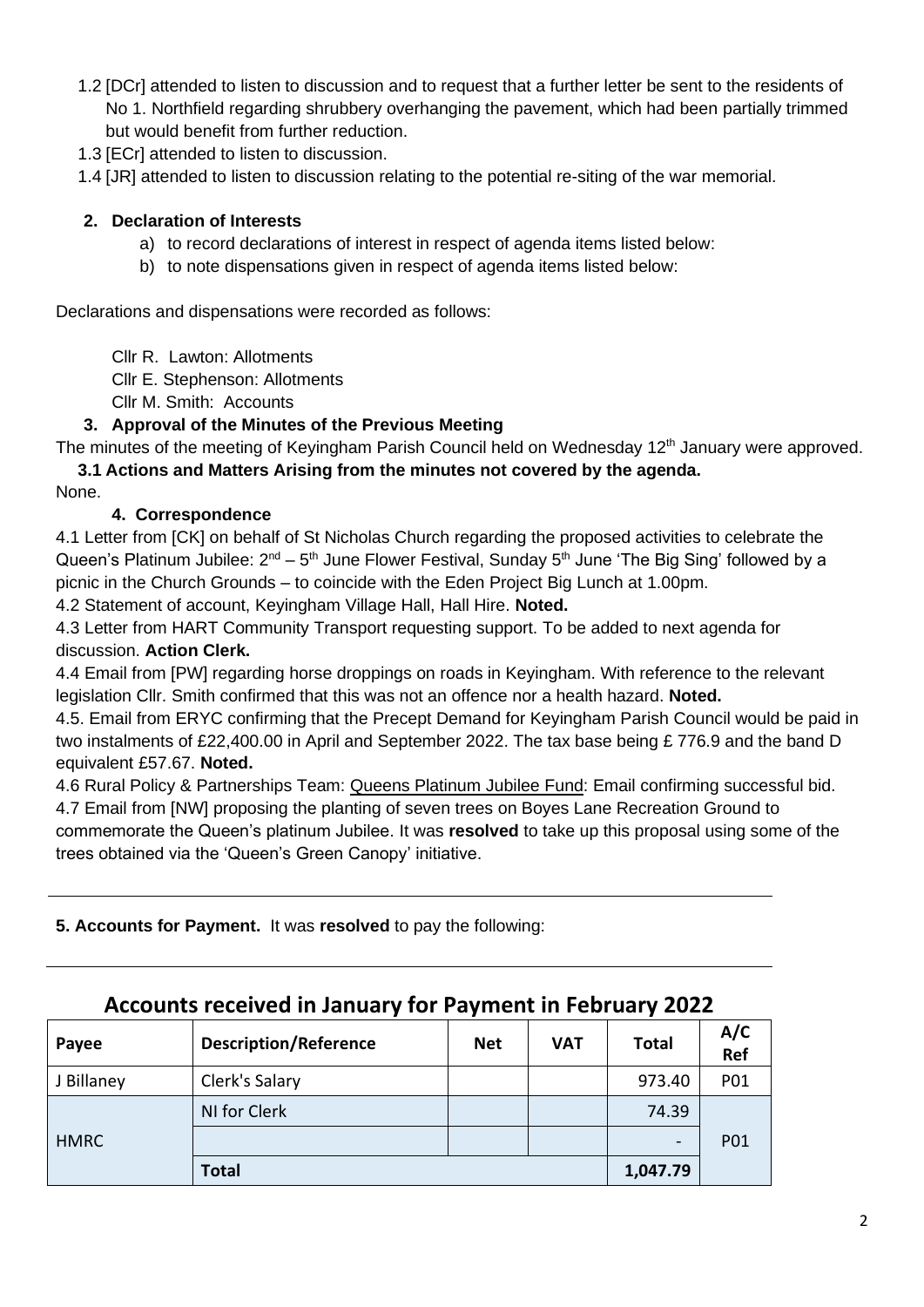| BT (STO)                | <b>Business Line for Parish Clerk:</b><br>calls, rental, internet charges | 44.45  | 8.89   | 53.34  | P20             |
|-------------------------|---------------------------------------------------------------------------|--------|--------|--------|-----------------|
| J. Billaney             | <b>Printer Ink</b>                                                        | 16.00  |        | 16.00  | <b>P08</b>      |
|                         | <b>Website Domain Renewal</b>                                             | 20.00  |        | 20.00  |                 |
|                         | Zoom Annual Licence Renewal                                               | 143.88 |        | 143.88 |                 |
|                         | <b>Total</b>                                                              | 179.88 |        |        |                 |
| M. Smith                | Reimb. for fixings: Youth<br>Shelter                                      | 17.49  | 3.48   | 20.97  | <b>P07</b>      |
| HAPS (STO)              | <b>Grounds Maintenance</b>                                                | 730.83 | 146.17 | 877.00 | P11             |
|                         | Inv: 30502360                                                             | 107.10 | 21.42  | 128.52 |                 |
|                         | Inv: 30530406                                                             | 107.10 | 21.42  | 128.52 |                 |
|                         | Inv: 30514609                                                             | 107.10 | 21.42  | 128.52 |                 |
| <b>Brook Street Ltd</b> | Inv: 30490000                                                             | 107.10 | 21.52  | 128.52 | P31             |
|                         | Inv: 30490001                                                             | 107.10 | 21.52  | 128.52 |                 |
|                         | Inv: 3049002                                                              | 107.10 | 21.52  | 128.52 |                 |
|                         | <b>Total</b>                                                              | 771.12 |        |        |                 |
|                         |                                                                           |        |        |        |                 |
|                         | Saltaugh Road                                                             | 63.44  |        | 63.44  |                 |
| <b>Water Charges</b>    | Cemetery                                                                  | 9.22   |        | 9.22   |                 |
| (DD)                    | Boyes Lane                                                                | 6.45   |        | 6.45   | P03             |
|                         | <b>Total</b>                                                              |        |        | 79.11  |                 |
| Kallkwik                | Parish Magazine Issue no 81.                                              | 7.00   |        | 7.00   | P23             |
| Kallkwik                | Parish Magazine Issue no 81.                                              | 148.40 |        | 148.40 | P23             |
| Kallkwik                | <b>Student Council: Photos</b>                                            | 6.00   |        | 6.00   | P23             |
| Keyingham VH            | <b>Hall Hire</b>                                                          | 54.00  |        | 54.00  | P22             |
| <b>Premier Paving</b>   | Rem. Hardcore - Boyes Lane                                                | 50.00  | 10     | 60.00  | P <sub>26</sub> |
|                         | Clear Ditch - Saltaugh Road                                               | 50.00  | 10     | 60.00  | P17             |
| <b>Premier Paving</b>   | Rem. Excess Soil - Cemetery                                               | 100.00 | 20     | 120.00 | P16             |
| P. Feeney               | <b>Cleaning Bus Shelters</b>                                              | 50.00  |        | 50.00  | P32             |

### **Receipts**

| Everingham            | Memorial Stone [Harvatt] | 66.00 | 66.00 |        |
|-----------------------|--------------------------|-------|-------|--------|
|                       |                          |       |       |        |
| <b>Total receipts</b> |                          |       |       | £66.00 |

## **5.1**

Quote from YTS -Tree Pruning Eastfield Road. It was resolved to approve the quote. **Action Clerk. Planning Matters & Developments:**

6.1 19/02971/PLF. Pig Unit, North Farm, Keyingham. Members noted the decision by ERYC Planning Committee, following detailed consideration, to approve the development. **Noted.**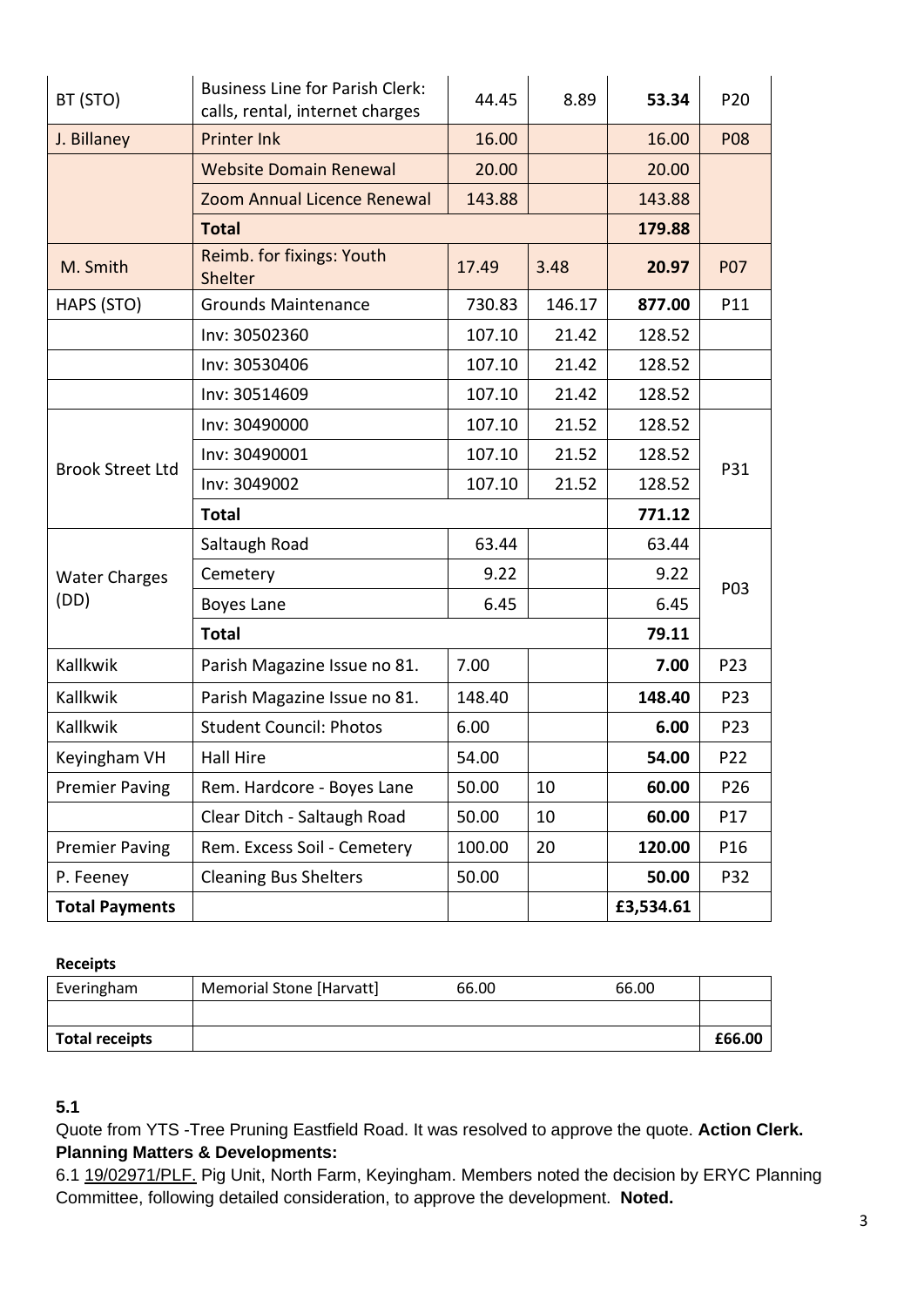6.2 Commuted Sums, Strawberry Fields Development: It was confirmed that ERYC would contact the Parish Council when the opportunity to bid for funds became available, following the completion of the development. Councillors discussed the possibility of investing any sums available in refurbishment/ replacement of play equipment at Eastfield Road and Saltaugh Road and the potential value of obtaining speculative quotes/estimates in readiness.

# **7. Reports from Representatives:**

- **a.** Playing Fields:
	- (i) Saltaugh Road: Water leak It was confirmed that the water leak had been repaired by Cllr Stephenson. **Noted with Thanks** to Cllr. Stephenson who obtained the parts and carried out the repairs.
	- (ii) Repairs to the Youth Shelter: The damaged panel on the Youth Shelter had been repaired by Cllr. Smith. **Noted with Thanks** to Cllr. Smith who obtained the parts and carried out the repairs.
	- (b) Allotments: It was noted that three full plots or six half plots were still available, with some interest shown by existing allotment holders. Available. It was confirmed that the annual rents were now due and that letters would be sent out following the meeting. **Action Clerk.**
	- (i) It was noted that the roadway leading to the allotments was in need of repair. It was **resolved** to request a load of road filings from ERYC Highways team. **Action Clerk**.
	- (c) War Memorial: Councillors continued to discuss the feasibility of relocating the memorial, once information regarding resident's views, costs, permissions, and grant funding were gathered to inform the discussion. It was noted that the investigation would be complex, requiring detailed consideration in all aspects. It was agreed by all members that if the memorial were to be moved, at some point in the future, it must be with due regard to:
		- What the village wants
		- Planned
		- Agreed
		- Funded
	- $(i)$  It was noted that the remembrance wreathes & tributes placed in November had been damaged in the recent adverse weather and may need to be removed earlier that usual. It was resolved to remove them and refresh the planting to keep the memorial looking its best. **Action Cllr Lawton**.
	- (d) Churchyard: It was noted that the grass verge at the edge of the Church grounds opposite the Village Green was continually being broken down by vehicles. **Action Clerk.**
	- (e) Cemetery: It was noted that replanting of the tubs was underway. **Noted.**

# (i) **Action Cllr. Lawton.**

- *(f)* Streets & Verges: Safety Signs: A public meeting had been been arranged for 16th March. (*Item 1.1 refers.)*
- (i) Councillors requested that action be taken to address issues caused by delivery vans parking on verges, blocking accessways and inconsiderate road use. It was noted that specific vehicles could be reported to the company in question if vehicle details are noted down. **Action All.**
- (g) Village Plan: Cllr. Lawton reported that following the donations to the Village Plan funds which had enabled the purchase of a greenhouse, a second greenhouse was now available in which to grow-on seedlings for planting in and around the village. Councillors requested that a letter of thanks be sent to Mr. M. De Lang for allowing the use of his premises. **Action Clerk.**